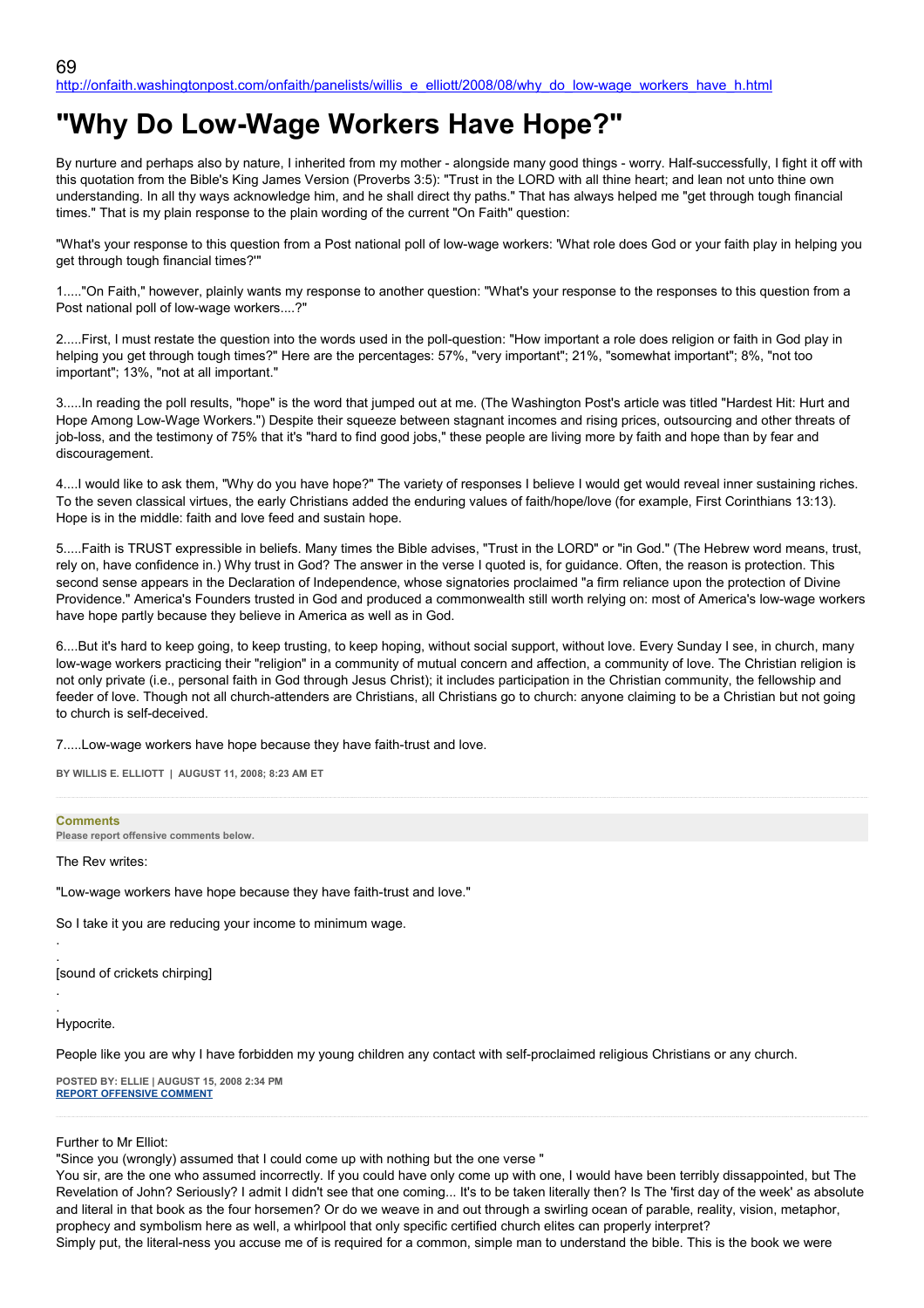given, the only one that spans denominations of christianity (though not completely) All the other books are essentially christian WIKI's. The only alternative is to seek an interpreter, a church. This is exactly where it gets tricky. There are many, many church-ordained interpretations of the bible. They vary widely between the denominations, and in fact led to the creation of those many denominations. There is no single interpretation of Hebrews, Revelation or even Matthew's accounts of Christ's own words.. By joining a church and accepting it's rites and creeds however you have seperated yourself from a direct relationship with the mind and heart of christ by allowing/demanding others'interpretations to guide you. Which church exactly should I be attending sir, to be a christian? Will any church do?

**POSTED BY: POSSUM | AUGUST 12, 2008 5:29 PM [REPORT OFFENSIVE COMMENT](mailto:blogs@washingtonpost.com?subject=On%20Faith%20Panelists%20Blog%20%20%7C%20%20Possum%20%20%7C%20%20)**

#### Mr. Elliot:

""The Twelve" (his inner circle of disciples) was the defining unit (later called "church") of the new religion,"

His 'church' was people, not an institution or building, set of rituals or ceremonies. His church wandered about in loose, informal groups, lacking central organization (or collection plates) and spread the word to newbies. Since that time the church man built was corrupted, centralized, books burned, usurpers slaughtered in the name of christ's church. Hundreds of widely varying forms of 'christian churches' from ritualistic and icon worshipping catholocism to snake handling, tongue-shouting evangelicals, the social club- methodists, the unitarians, the mega-churches in texas (six flags over jesus). Churches that condemn gays vs. churches that welcome them openly, women pastors vs. men-only, sprinklers vs. dunkers, fire and brimstone to self fulfilment gurus. (Jerry Falwell to Joel Osteen) Rev Wright's righteous anger to the Pope's merciful blessings.

By your own words attending any church is a solid marker /requirement of Christianity. Yet the Lord himself may not look so kindly at which Christian church you attend, am I right? Would he not rather you simply offer hope, encouragement and support for a troubled fellow christian over a cup of coffee at a sidewalk cafe than attend a tightly scripted incense-enhanced latin liturgy? Though Christs body may be 'the church' I sincerely doubt many of the 'churches' that exist today are even close to what he had in mind. You? May I toss a scripture back to you? "For where two or three are gathered in my name, I am there among them."

**POSTED BY: POSSUM | AUGUST 12, 2008 4:42 PM [REPORT OFFENSIVE COMMENT](mailto:blogs@washingtonpost.com?subject=On%20Faith%20Panelists%20Blog%20%20%7C%20%20Possum%20%20%7C%20%20)**

# FURTHER RESPONSE TO POSSUM:

As I said, I did not exhaust the NT's specific support for church-going as a Christian essential.

Since you (wrongly) assumed that I could come up with nothing but the one verse I referred you to, I should add a bit more.

1

To be a "disciple" of Jesus included being one-in-group, the band of disciples. When Jesus said "Follow me," he meant join my group. "One disciple" is an oxymoron. Christian corporate worship is a lineal descendant of Jesus' disciples worshiping together regularly with him. 2

Christianity was born "the first day of the week" (Sunday) when Jesus was resurrected (Matthew 28.1; Mark 16.2; Luke 24.1; John 20.1). Even within the NT (Revelation 1.10), this day of the week was called "the Lord's day," when Christians came together to worship. The author of Revelation was in exile, & could not come together with other Christians for regular Sunday worship; but his heart was attuned to "the Lord's Day," & ready for the visions which began on that day & of which he writes in the remainder of what is titled, in the NT, "The Revelation of John."

**POSTED BY: WILLIS E. ELLIOTT, PANELIST | AUGUST 12, 2008 4:25 PM [REPORT OFFENSIVE COMMENT](mailto:blogs@washingtonpost.com?subject=On%20Faith%20Panelists%20Blog%20%20%7C%20%20Willis%20E.%20Elliott,%20panelist%20%20%7C%20%20)**

## RESPONSE TO POSSUM:

Like fundamentalists, you expect the New Testament to provide everything you need to know about the Christian religion. The NT begins the flow of early Christian literature, which reflects early Christian life-&-tradition. Christian communal worship "the first day of the week" (Sunday, distinguished from the Jewish Sabbath [seventh day]) was clearly the practice throughout early-church history, & has been the practice ever since. Your demand for a command rooting this practice is, historically & literarily, an over-demand (in the fundmentalistliteralist direction). / In the Mass. town where I most recently lived, you couldn't vote in town meetings if your church-attendance was irregular (a law that died in 1833). Irregular church-attendance canceled your status as a Christian, & Christians in good standing were the only residents with full citizen-rights, including the franchise (right to vote). / More evidence of your literal-mindedness. Instead of dealing with my other evidence, beginning with the fact that Jesus' "The Twelve" (his inner circle of disciples) was the defining unit (later called "church") of the new religion, you limited your response to the one verse I referred you to - to illustrate my point, not to exhaust the NT's support for what I was saying.

## RESPONSE TO PAGAN PLACE:

You say "Providence" means "that which has been provided," & deny its future reference. But in context, the Declaration of Independence uses "Divine Providence" ONLY of the future: the implicit prayer of the Founders was that "Divine Providence" would provide "protection" for their fragile experiment in freedom.

**POSTED BY: WILLIS E. ELLIOTT, PANELIST | AUGUST 12, 2008 3:32 PM [REPORT OFFENSIVE COMMENT](mailto:blogs@washingtonpost.com?subject=On%20Faith%20Panelists%20Blog%20%20%7C%20%20Willis%20E.%20Elliott,%20panelist%20%20%7C%20%20)**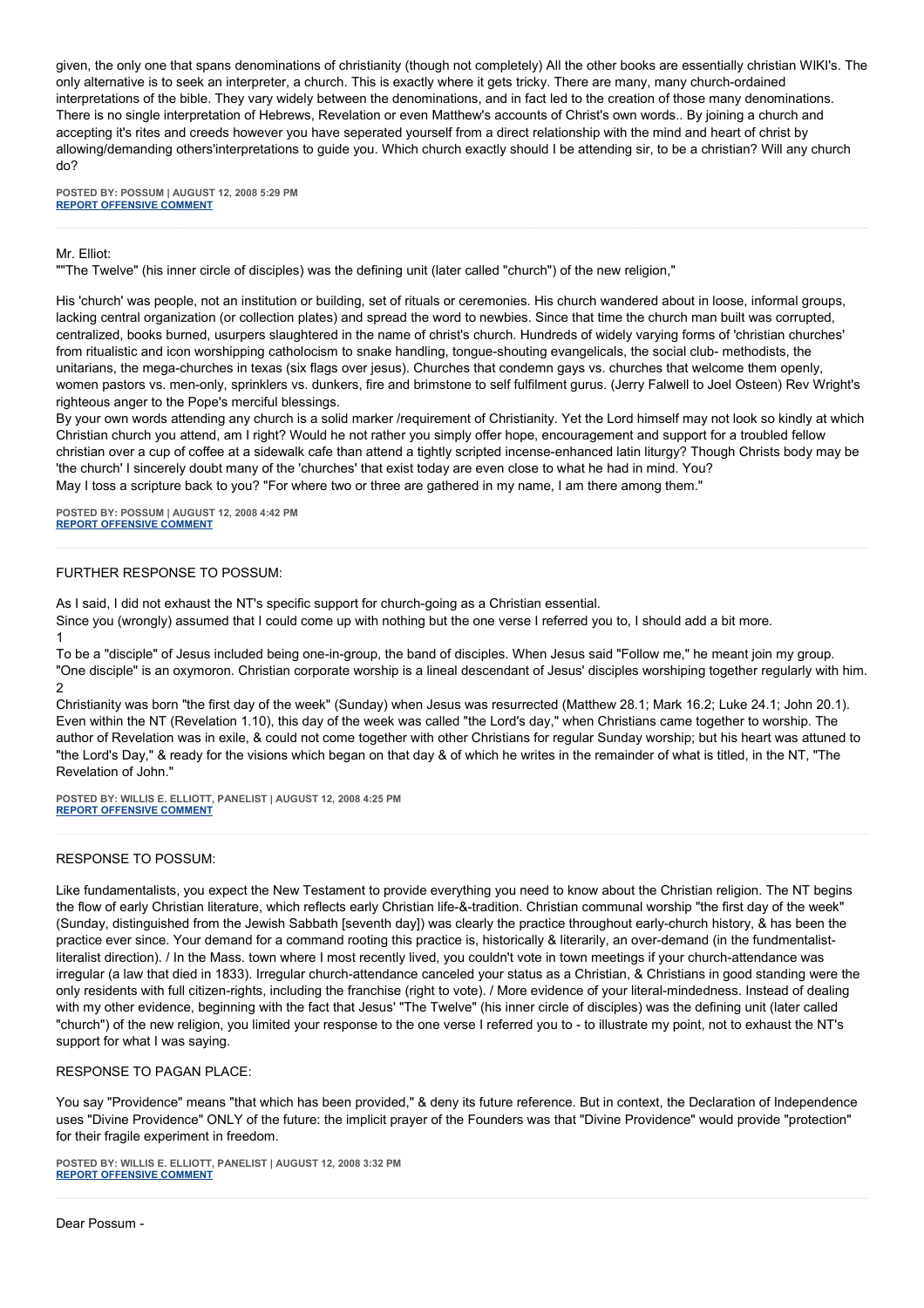Pretty good counter to the good Rev's selective quoting of Hebrews.

I think that ministers forget that while selective quoting of scripture tends to work during a sermon delivered live to a congregation, it's less effective when offered in a forum where others can check references for context, as you have done in this instance.

**POSTED BY: MR MARK | AUGUST 12, 2008 2:53 PM [REPORT OFFENSIVE COMMENT](mailto:blogs@washingtonpost.com?subject=On%20Faith%20Panelists%20Blog%20%20%7C%20%20Mr%20Mark%20%20%7C%20%20)**

Replying to Mr. Elliot:

"(3) Hebrews 10:25 puts it this way: "Do not neglect to meet together"

Context check:

24. And let us consider how we may spur one another on toward love and good deeds. 25. Let us not give up meeting together, as some are in the habit of doing, but let us encourage one another—and all the more as you see the Day approaching.

That's it? Hardly a commandment level requirement is it? 'Let us consider', let us 'not give up' as others have? Really? It does not even say 'regularly' or weekly or 'in god's house'. It appears to me that this 'requirement' could be met by any two or more people of like faith in an informal conversation over lunch. It's a giant leap to get to "anyone claiming to be a Christian but not going to church is self-deceived". Sorry Mr. Elliot, I don't buy that at all. With all due resppect, you're blowing this up to fulfill your own definition.

**POSTED BY: POSSUM | AUGUST 12, 2008 2:37 PM [REPORT OFFENSIVE COMMENT](mailto:blogs@washingtonpost.com?subject=On%20Faith%20Panelists%20Blog%20%20%7C%20%20Possum%20%20%7C%20%20)**

Or as we say in the old school, 'trust but verify, and make sure the back door's unlatched when anyone starts talking Godly authority.'

The bothayas. ....you know it's been calculated how much of our nation will become wasteland if our system falls apart and the food stops coming? How much of our 'secure heartland' becomes a 'death zone' where nothing edible will survive the fleeing refugees?

You righteous people, Bgone, Reverend, \*don't expect you have to live with the consequences of what the both of youse advocate.\*

But someone will.

Someone that's going to need to know some things.

Basic things.

Things that don't happen to be about sex or moral absolutism. Just life.

If you guys get to have your apocalypse, I know you don't figure on being around to pick up the pieces.

But I'm a simple Pagan, and I do.

So. If you'll kindly govern yourselves and make yourselves \*useful\* it would be appreciated.

Any Gods got a problem with that, they can go through me. Dig?

**POSTED BY: PAGANPLACE | AUGUST 11, 2008 7:15 PM [REPORT OFFENSIVE COMMENT](mailto:blogs@washingtonpost.com?subject=On%20Faith%20Panelists%20Blog%20%20%7C%20%20Paganplace%20%20%7C%20%20)**

It's possible you don' realize this, Bgone, (Or Rev. eliot.)

The bothayas believe in a world ruled by some pair of a 'Righteous Lord Not To be Questioned' and a Price of Lies.

I say that the bothayas bringing us to the edge of ruin by taking sides in such a belief means it'd be prudent enough to say sayonara to both of you, and say, 'Might not be the worst idea ever to learn how to grow food.'

Call me crazy.

**POSTED BY: PAGANPLACE | AUGUST 11, 2008 7:09 PM [REPORT OFFENSIVE COMMENT](mailto:blogs@washingtonpost.com?subject=On%20Faith%20Panelists%20Blog%20%20%7C%20%20Paganplace%20%20%7C%20%20)**

Meanwhile, btw, Reverend, apart from rude distractions.... I do appreciate your age, and any wisdom you might glean from that.. But I suspect that it'd probably be more useful for you to be teaching some practical skills rather than telling people that had a few lifetimes since you was last squeezed out what to expect from death.

Frankly, Reverend, I'd much rather hear of you what you saw and smelled and did and lived.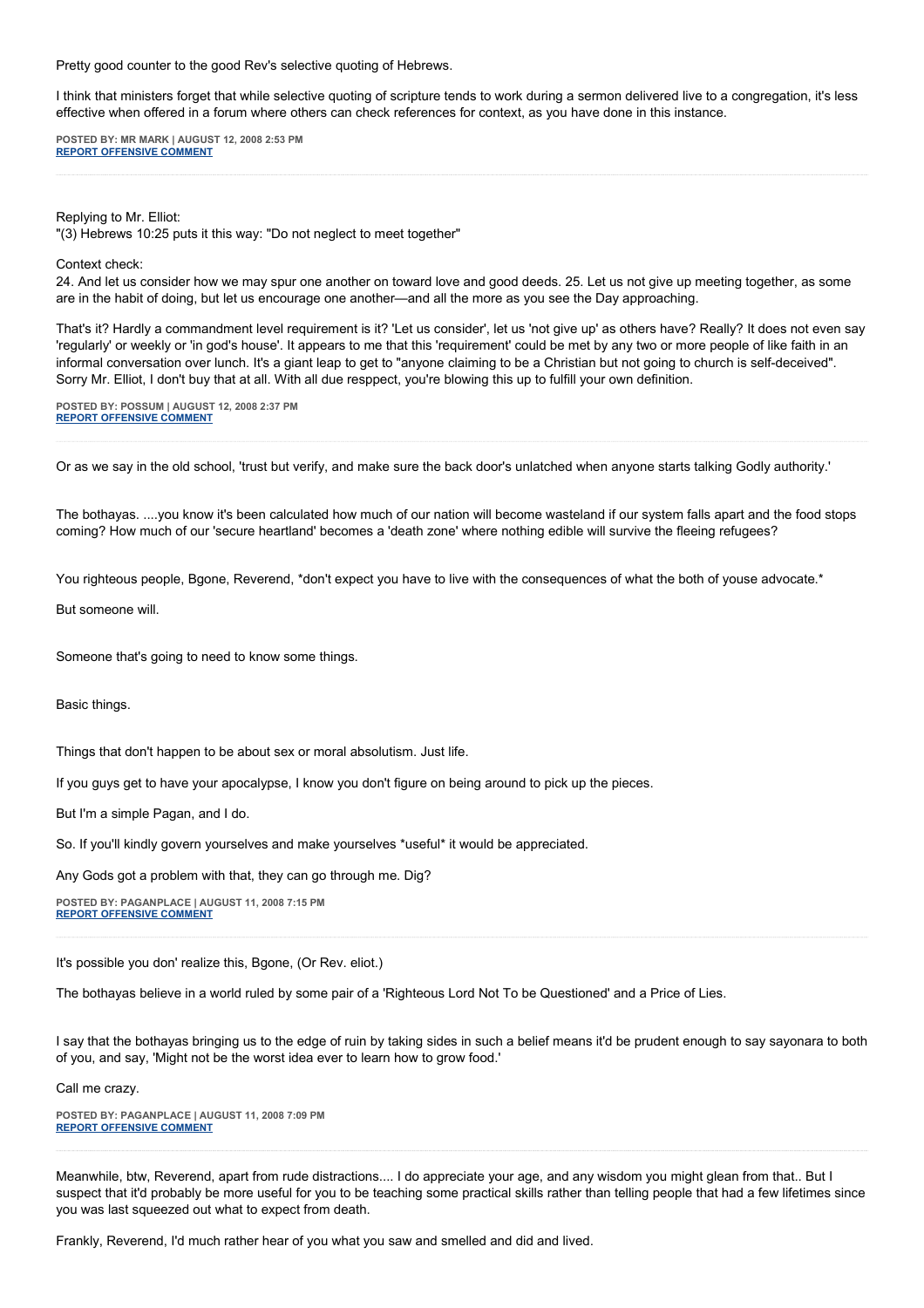I care not for your Apocalypse. But if you grew up on an old farm, tell us about harrowing a field, not harrowing Hell.

Give us kids a break.

**POSTED BY: PAGANPLACE | AUGUST 11, 2008 7:02 PM [REPORT OFFENSIVE COMMENT](mailto:blogs@washingtonpost.com?subject=On%20Faith%20Panelists%20Blog%20%20%7C%20%20Paganplace%20%20%7C%20%20)**

"It's real simple. Crime pays. That's why the poor resort to it. Use a gun and go to jail if you get caught."

Horse-hockey, Bgone. This is the notion rich suburbanites have sold to them about urban people and urban lives all their lives, and use it as a justification to keep the poor living in shacks.

Places where I have \*lived\* were places where my suburbanite upbringing taught me you couldn't \*walk through\* without getting mugged.

This is not so. Yes, violence happens, but not as the local news portrays cause they can't support real journalism. People \*live\* there. People's \*grandmothers\* live there. Occasionally someone gets shot, but it was rarely someone anyone was aiming at. Plenty of people live in urban neighborhoods feeling just as safe under the illusion 'it can never happen here' as anywhere else.

Since the Seventies, suburban people walk into any place with a shady side of the street and figure they're going to be immediately mugged by enterprising lazy people.

This just isn't so.

This is someone's \*home\* you are scared of, Bgone.

Frankly, I have no particular position on which side of an artificial notion of a God Of Good And Evil I ought to be bending knee to, cause I care for neither.

Stop pretending urban people aren't people.

By my heart's blood, one thing's for sure. They're people.

Spud.

**POSTED BY: PAGANPLACE | AUGUST 11, 2008 6:45 PM [REPORT OFFENSIVE COMMENT](mailto:blogs@washingtonpost.com?subject=On%20Faith%20Panelists%20Blog%20%20%7C%20%20Paganplace%20%20%7C%20%20)**

I know Jesus said, "the poor..." I was trying to avoid advertising for Barak Obama who began his career "helping poor folks." Actually, he helped ungrateful Jeremiah Wright squeeze nickles out of the poor. Was that what Jesus had in mind? Isn't there a parable, the rich man and the poor woman and the percentage of what they had that they, "gave to God?" That wasn't intended to put the hell-fire squeeze on the rich was it? Finally, if there are no rich then there are no poor either because of relativity so Jesus may as well have said what He meant.

Is there any freedom at Liberty University? I did include "Chancellor" in "the fruitful one's" list of titles all gained after seeing the error of his bootlegging career. Reckon there's any alcoholics on his list of fruits? Probably not since he was only an apprentice.

It's real simple. Crime pays. That's why the poor resort to it. Use a gun and go to jail if you get caught. Use a Bible and get the same results without the jail, so far, except in China, (1/5th of the worlds population). Other than jail what else may I suppose crime and religion don't have in common?

**POSTED BY: BGONE | AUGUST 11, 2008 4:26 PM [REPORT OFFENSIVE COMMENT](mailto:blogs@washingtonpost.com?subject=On%20Faith%20Panelists%20Blog%20%20%7C%20%20BGone%20%20%7C%20%20)**

Let's put it this way, Reverend. When the Founding Fathers said, 'God,' or 'Creator' or 'Providence,' it was meant to \*include\* your personal religion, not sign away our nation to it.

Do you understand these words?

**POSTED BY: PAGANPLACE | AUGUST 11, 2008 4:02 PM [REPORT OFFENSIVE COMMENT](mailto:blogs@washingtonpost.com?subject=On%20Faith%20Panelists%20Blog%20%20%7C%20%20Paganplace%20%20%7C%20%20)**

Ah. Nice.

1

Hello, rev. Elliot. :)

"RESPONSE TO PAGAN PLACE

You said "no" when I said that America's Founders trusted in "God," on whom they declared "a firm reliance" for "protection." Instead of "God" as a synonym for their use of "Divine Providence," you claim "Deist/nonsectarian" as their meaning."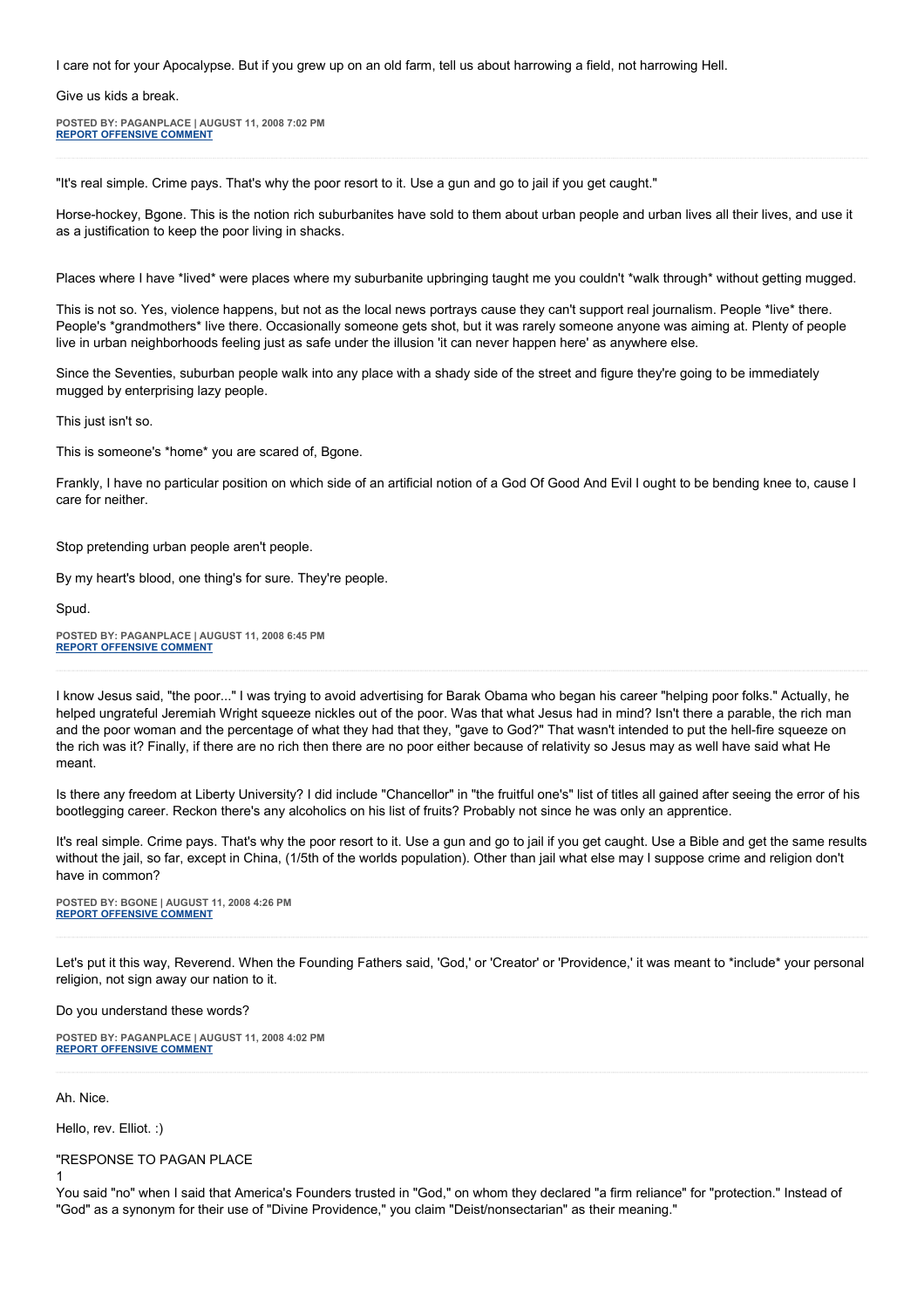No, I claimed that they knew what they were saying when they said 'Providence,' ie, 'that which has in fact been provided, ' not 'Promises of future rewards for bad behavior from the King-God.'

Enlightenment, remember?

Modern American Fundamentalism wasn't even a glint in the not-yet-born Jonathan Edwards' nightmarish eyes, ...just something similar to the receding nightmares of the Salem Witch Trials and the Protestant Reformation in Europe.

They were actually trying to be different from the events of the time and what was to them detailed and recent history.

When they said 'Providence,' they didn't mean 'Televangelist version of the Christian God, they meant Providence with a capital P and a period.

#### "2

Your claim cancels their word "protection": Deism teaches a far-off deity uninvolved in human affairs--certainly not one who is about to "protect" anybody or any cause."

It does? Or are you just only capable of seeing 'protection' as coming from a particular personified and intervening God that can be appeased by scraping and bowing and spanking each other?

They. Were. Not. Thinking. In. Your. Modern. Terms. Reverend.

" Theism ("God," for short) teaches the divine origin of & care for the universe, including human life: America's Founders had "a firm reliance" on GOD for "protection.""

I'm a theist. I don't believe in your God as what you say he is. But a theist.

Maybe your shorthand isn't definitive in the way you demand.

## "3

But as the ancient Romans said, "Veritas in media stat" (Truth stands in the middle)."

I hate to break it to you, but the ancient Romans, while nothing like Christians portray them as if they were all living the life of Nero... but rather almost as hung-up as modern Protestants, just over somewhat different things...

Well, if the Romans were always right, we wouldn't be talking about \*this,\* now, would we?

" There was a deistic element in the thinking of many of our Founders, as there is even in the Bible: God is far, transcendent, as well as (as theism affirms) near, immanent."

Many Christians of the time found the idea of an 'immanent' God heretical.

Personally, I believe in an 'immanent' God/dess. I say Goddess.

There's nothing in the words of the Founding Fathers that actually favors your view over mine, and, if you want to speak to their intentions, much of them doing their best \*not\* to proclaim themselves theocratic authority.

You do all the attaching of your assumptions to their words, Reverend, and seem willing to undermine the Constitution in order to command your interpretation.

This, I say 'No,' to.

You quote Darwin as a 'theist' for speaking, ...Deistically.' Then try to insist he's no authority cause he's anti-theist.

The funny thing is, both science and the Constitution \*stop being all that complicated if you just stop trying to appropriate both for your particular monotheist demands.\*

Cause that's how they is.

How bout you?

If I say 'No' to any God, that's serious bidness. And \*my\* bidness.

But I'm just talking to \*you.\*

**POSTED BY: PAGANPLACE | AUGUST 11, 2008 3:53 PM [REPORT OFFENSIVE COMMENT](mailto:blogs@washingtonpost.com?subject=On%20Faith%20Panelists%20Blog%20%20%7C%20%20Paganplace%20%20%7C%20%20)**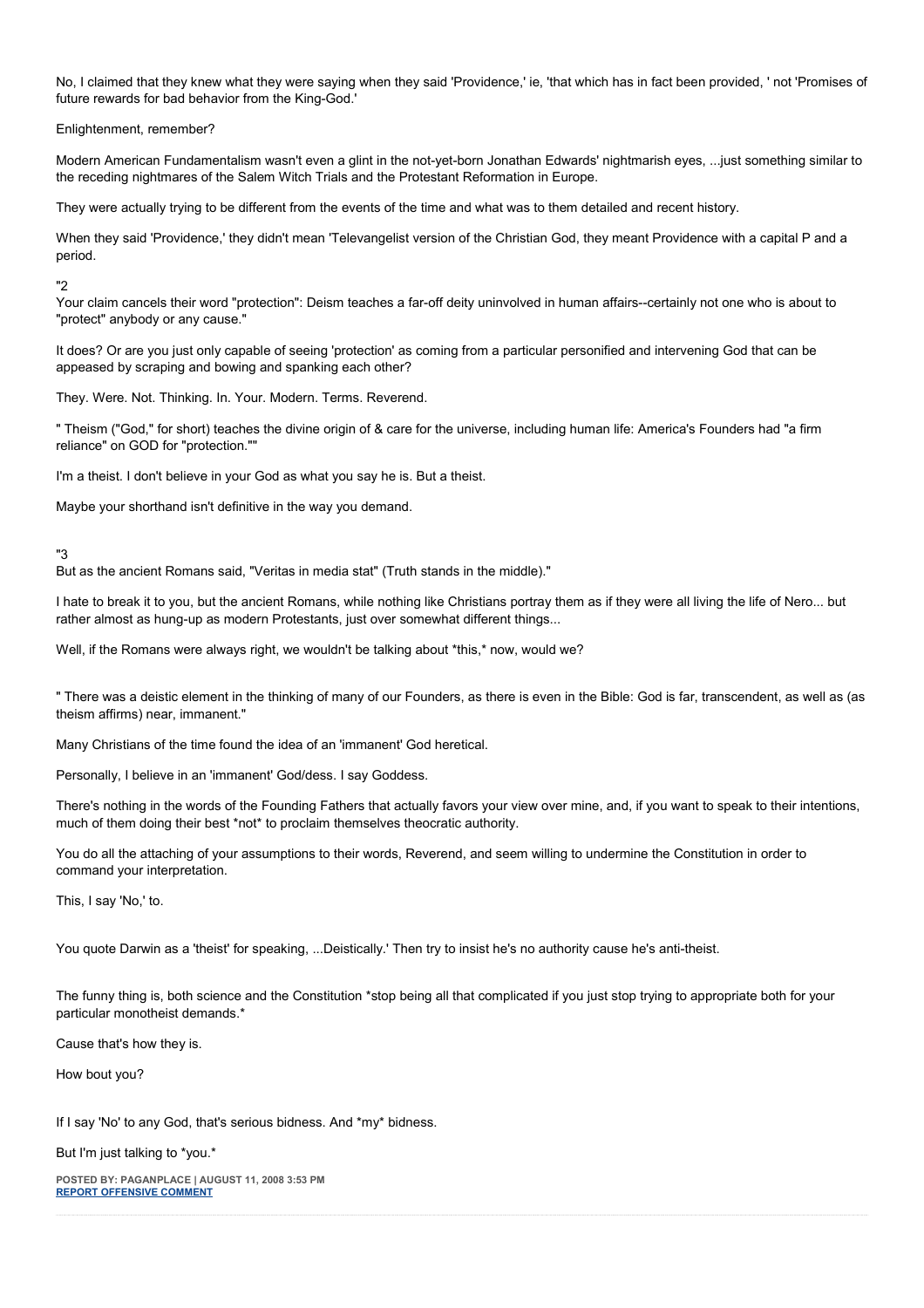### RESPONSE TO BGONE

"By their fruits you will know them," said Jesus.

A fruit of Jerry Falwell is Liberty University, which you might check out on Google.

2

1

No, Jesus did not say "The rich you will have always with you." He said "The poor...."

**POSTED BY: WILLIS E. ELLIOTT, PANELIST | AUGUST 11, 2008 3:23 PM [REPORT OFFENSIVE COMMENT](mailto:blogs@washingtonpost.com?subject=On%20Faith%20Panelists%20Blog%20%20%7C%20%20Willis%20E.%20Elliott,%20panelist%20%20%7C%20%20)**

#### RESPONSE TO PAGAN PLACE

1

You said "no" when I said that America's Founders trusted in "God," on whom they declared "a firm reliance" for "protection." Instead of "God" as a synonym for their use of "Divine Providence," you claim "Deist/nonsectarian" as their meaning. 2

Your claim cancels their word "protection": Deism teaches a far-off deity uninvolved in human affairs--certainly not one who is about to "protect" anybody or any cause. Theism ("God," for short) teaches the divine origin of & care for the universe, including human life: America's Founders had "a firm reliance" on GOD for "protection."

3

But as the ancient Romans said, "Veritas in media stat" (Truth stands in the middle). There was a deistic element in the thinking of many of our Founders, as there is even in the Bible: God is far, transcendent, as well as (as theism affirms) near, immanent. As a technical term, call it deistic theism. God sets impersonal processes going (e.g., techtonic plates which clash & produce tsunamis), & compassionately addresses human need (even coming himself, in & as Jesus, to suffer with & for us). Darwin spoke of this in the last paragraph of the first printing of THE ORIGIN OF SPECIES: life "originally breathed by the Creator into a few forms or into one," from which "endless forms...have been, and are being evolved."

**POSTED BY: WILLIS E. ELLIOTT, PANELIST | AUGUST 11, 2008 3:12 PM [REPORT OFFENSIVE COMMENT](mailto:blogs@washingtonpost.com?subject=On%20Faith%20Panelists%20Blog%20%20%7C%20%20Willis%20E.%20Elliott,%20panelist%20%20%7C%20%20)**

#### "Why Do Low-Wage Workers Have Hope?"

They can always do like Pastor Dr Reverend Chancellor Jerry Falwell. He was poor once before he found God. Jerry never tired of telling how he "invested" the meager savings he managed being an assistant bootlegger to become a super successful man of God.

You, Dr Elliott are an expert on these matters so perhaps you can tell us what happened to Jerry. Makes sense to me that the devil known to reside in whiskey, (why they call liquor spirits) got loose while he was making a delivery and convinced him IT was God like what happened to Moses after he killed that fellow.

There's always hope for the impoverished. Some turn to crime and then find God, both in and out of prison. No doubt about it, God is worth a lot more than guns when it comes to relieving poverty. Jerry Falwell is a stellar example of a criminal that found God, in a whiskey bottle or somewhere. Was it, "in the act" of committing the crime with a strong desire to not, "do the time" or did he, "see the light" on coffee break?

Jesus said, "the rich you will have with you always. Don't fight'em, Join'em. Take up your Bibles, threaten'em with the fires of hell, pass the plate and thou shalt be become both rich and righteous. Remind'em my heavenly father loves a cheerful giver. It is far better to give than receive so give of yourself and you will be blessed with God's receipts."

**POSTED BY: BGONE | AUGUST 11, 2008 2:50 PM [REPORT OFFENSIVE COMMENT](mailto:blogs@washingtonpost.com?subject=On%20Faith%20Panelists%20Blog%20%20%7C%20%20BGone%20%20%7C%20%20)**

#### garyd sez:

"There is little the government can do for you that you cannot do better for yourself."

Hmmm?

How about building roads, bridges and tunnels? How about maintaining an army? How about public schools? How about holding elections? How about providing police and fire departments?

How about all the other things government provides that you take for granted?

**POSTED BY: MR MARK | AUGUST 11, 2008 2:44 PM [REPORT OFFENSIVE COMMENT](mailto:blogs@washingtonpost.com?subject=On%20Faith%20Panelists%20Blog%20%20%7C%20%20Mr%20Mark%20%20%7C%20%20)**

## RESPONSE TO POSSUM

You ask for New Testament evidence that anyone thinking it possible to be a Christian alone, without regular participation in the Christian community (for short, "going to church"), is "self-deceived." (1) Jesus worked mainly with a group, his disciples; the Church, existing as churches, continue this communality. (2) The NT expression "in Christ" means being both in communion with Christ & in the Christian community. (3) Hebrews 10:25 puts it this way: "Do not neglect to meet together...."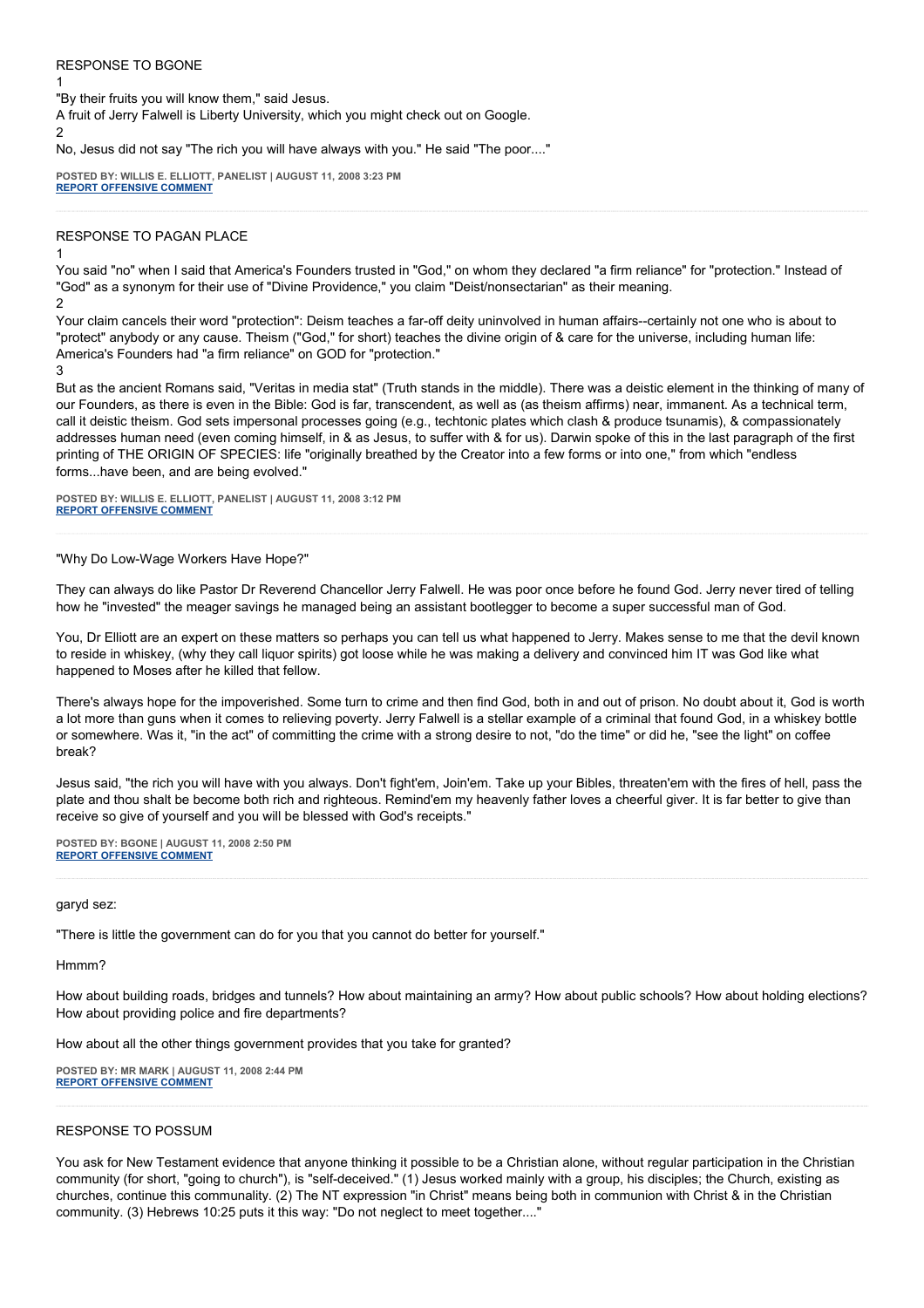Your objection to my use of "the Christian religion" is "absurd" in that you falsely assume me to think of it as a "single institution or entity." At the University of Hawaii I taught "the Hindu religion": do you imagine that I taught it as though it were "a single institution or entity"? Indeed, in teaching there "The World's Great Religions," I could not say that any one of them was "a single institution or entity." No scholar could take "the Christian religion" to refer to "a focused, single-minded body of worshipers."

**POSTED BY: WILLIS E. ELLIOTT, PANELIST | AUGUST 11, 2008 2:34 PM [REPORT OFFENSIVE COMMENT](mailto:blogs@washingtonpost.com?subject=On%20Faith%20Panelists%20Blog%20%20%7C%20%20Willis%20E.%20Elliott,%20panelist%20%20%7C%20%20)**

" garyd:

"Mr. Mark if you look to government in tough times it will fail you more often than not. World War II ended the great Depression not FDR and his statist cronies in congress. In fact every time they got their way during the 30's things got worse."

Nonsense. Without the WPA we would not have had the infrastructure to retool factories, outproduce the Axis, and we would be speaking German now.

Without \*government,\* any involvement in the war would have worsened the economic stratification, and the likes of Prescott Bush would have taken their financial support of the Nazis and made most of America a colonialist client state. The Japanese would have got the Pacific and we'd be selling resources and cheap labor to both sides, and the once-lamented 'trusts' made famous by 'trust-busters' would be laughing all the short distance to the bank on freshly-unrolled carpets in their very fine beaver hats.

Just cause it doesn't immediately produce profit through 'supply-side' 'trickle-down' obfuscations doesn't mean it's bad, Gary.

National Socialism wasn't 'socialism' as in sharing, it was about nationalizing society for industrial and corporate interests. The unrestrained capitalists here were in fact all for it, right on down to Eugenics experiments in good old Connecticut and Nazi rallies in Manhattan.

You wouldn't like to see that here.

Bush tries to keep saying, 'Our Ever-benevolent corporate overlords will \*surely\* stop poisoning us \*voluntarily,\* as long as we get all those inconvenient checks on their rapacious power out of the way.... Instead of aggressively marketing bigger and bigger cars in an energy crisis and using predator financing to prop all that up...

It won't be like the Seventies... Really.

Bullfeathers.

People that champion 'small government' might abolish any support for arts and education, but they \*increase\* the size of government in order to run up huge public debts and put the money in the hands of the big corporations.

Borrow \*koffloads\* from China on the public bill to finance a bloody stupid war, and of course most of the money goes to the corporations, who insist on the public financing their roads and bailing them out with \*more\* public money. when their predatory lending mysteriously results in the value of the property they screwed the working class out of plummeting in value because they repossessed too much...

Forget about this 'government is bad' thing.

You wanna look to the past, consider this is the same thing that you get when you give the 'robber barons' free rein.

If that had been left to go on, never mind having the infrastructure to \*fight\* the Nazis, the nazis might have just sent over Goebbels to say, 'You're our kind of people. Let me help with the PR.'

**POSTED BY: PAGANPLACE | AUGUST 11, 2008 2:12 PM [REPORT OFFENSIVE COMMENT](mailto:blogs@washingtonpost.com?subject=On%20Faith%20Panelists%20Blog%20%20%7C%20%20Paganplace%20%20%7C%20%20)**

You know, Reverend, this is one of those questions so readily-interpretable by Fundies as ...'Any hope must be our Conservative Christian hope, cause that's what we, the richer ones, believe.'

""a firm reliance upon the protection of Divine Providence." America's Founders trusted in God and produced a commonwealth still worth relying on:"

No, they trusted in Deist/nonsectarian 'Divine Providence' and \*produced a Commonwealth\* by deliberate effort. One that needs care and maintenance and human will and vigilance to \*continue\* to be able to rely on.

Providence is that which has been 'provided,' in some views, not a prop for bad policy, under a presumption the monotheist God will clean up after you.

" most of America's low-wage workers have hope partly because they believe in America as well as in God. "

\*Everyone\* has some kind of hope, Reverend, ...even the rich. It doesn't make anyone smarter or better, but when you're less distracted, you feel more in need of recognizing it.

When the Founding Fathers said 'Providence' or even 'God,' they didn't mean what you mean.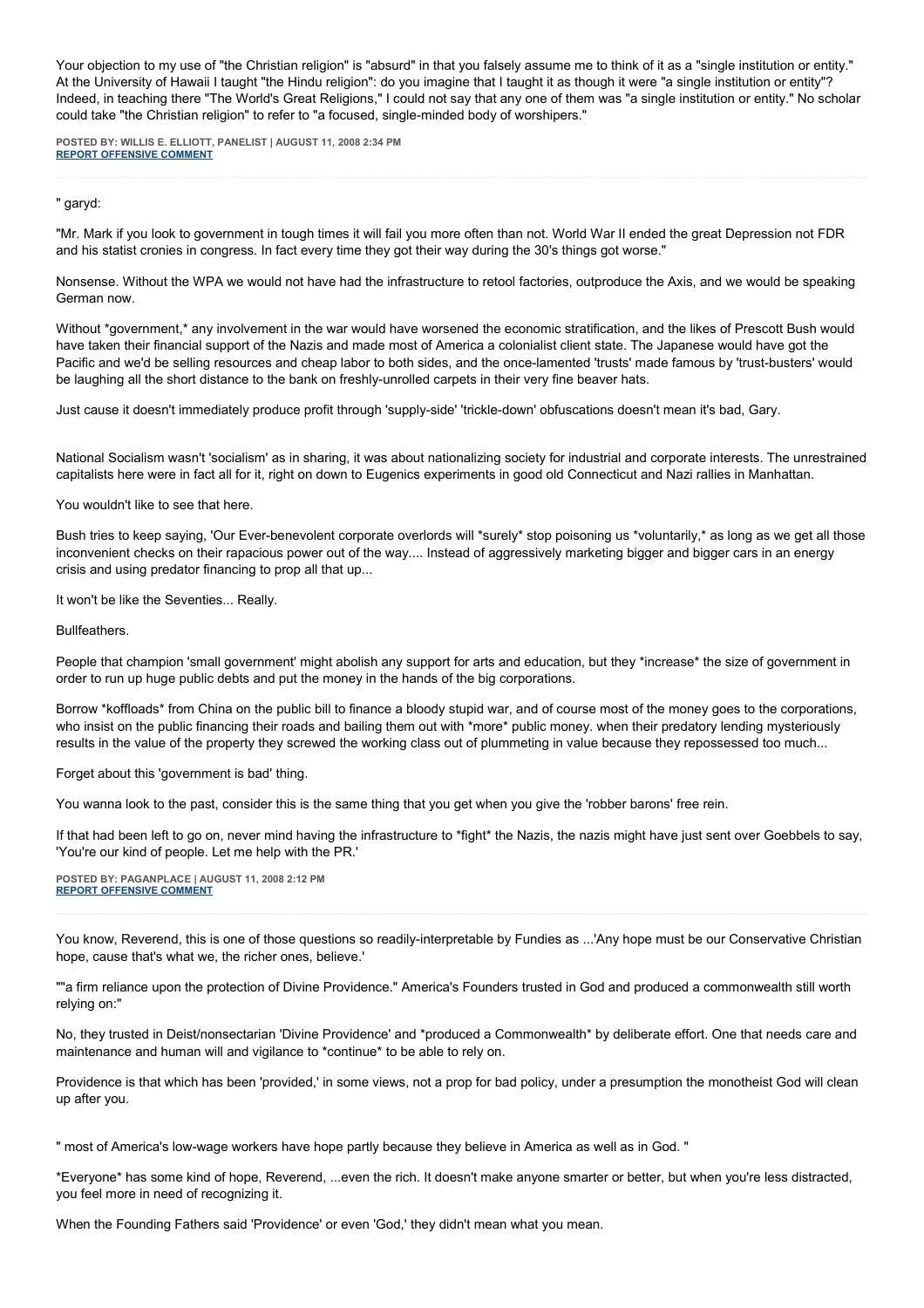Hope is not something to be appropriated or enslaved, or even trapped in a box, in certain Pagan myth people don't really understand.

It's the thing we keep most dear and most desperately, when all ills seem loosed on the world.

One day, though we will 'hope outside the box.'

Stop crediting the box.

**POSTED BY: PAGANPLACE | AUGUST 11, 2008 1:50 PM [REPORT OFFENSIVE COMMENT](mailto:blogs@washingtonpost.com?subject=On%20Faith%20Panelists%20Blog%20%20%7C%20%20Paganplace%20%20%7C%20%20)**

Mr. Mark if you look to government in tough times it will fail you more often than not. World War II ended the great Depression not FDR and his statist cronies in congress. In fact every time they got their way during the 30's things got worse.

There is little the government can do for you that you cannot do better for yourself.

**POSTED BY: GARYD | AUGUST 9, 2008 9:17 PM [REPORT OFFENSIVE COMMENT](mailto:blogs@washingtonpost.com?subject=On%20Faith%20Panelists%20Blog%20%20%7C%20%20garyd%20%20%7C%20%20)**

#### Daniel

I have no angst over or desire to debate, with anyone who terms the Constitution , " a dead end argument".

However –

When you state "I say, thank God for the Supreme Court. Because of it, we have only had one Civil War".

I respectfully direct you to the 1857 Taney Supreme Courts decision in Dred Scott v. Sanford. Scott, a black slave sued for his freedom and lost it to this Courts decision. This same Court also held that the Missouri Compromise was unconstitutional. Congress had forged this agreement that forbid slavery in many areas of the South only to have it brushed aside by Chief Justice Taney.

It is historical fact due to these Taney Court rulings that the tension created by and opposition ensuing from these low point rulings ~facilitated~ the United States one and only Civil War.

regards

**POSTED BY: 4TH WATCH | AUGUST 8, 2008 8:10 PM [REPORT OFFENSIVE COMMENT](mailto:blogs@washingtonpost.com?subject=On%20Faith%20Panelists%20Blog%20%20%7C%20%204th%20watch%20%20%7C%20%20)**

#### 4th watch

"The Constitution never stated that only courts will give meaning to the laws and the Constitution."

The power is implied, and has been settled for a very long time.

Why are you so bothered by it now?

This is a dead-end worry and a dead-end argument. Maybe you should let go of it, and get some other thing to worry about, or else move to another country.

I say, thank God for the Supreme Court. Because of it, we have only had one Civil War.

**POSTED BY: DANIEL IN THE LION'S DEN | AUGUST 8, 2008 2:09 PM [REPORT OFFENSIVE COMMENT](mailto:blogs@washingtonpost.com?subject=On%20Faith%20Panelists%20Blog%20%20%7C%20%20Daniel%20in%20the%20Lion)**

#### Daniel

The Supreme Court has no need to "reach" for power, it is already in their grasp.

I too do not expect " the system changing any time soon."

There is no doubt Congress has abdicated its duty. The Constitution never stated that only courts will give meaning to the laws and the Constitution.

Nowadays that public opinion polls determine Congressional members' actions, it is very difficult for a member to feel secure enough to practice Constitutionalism.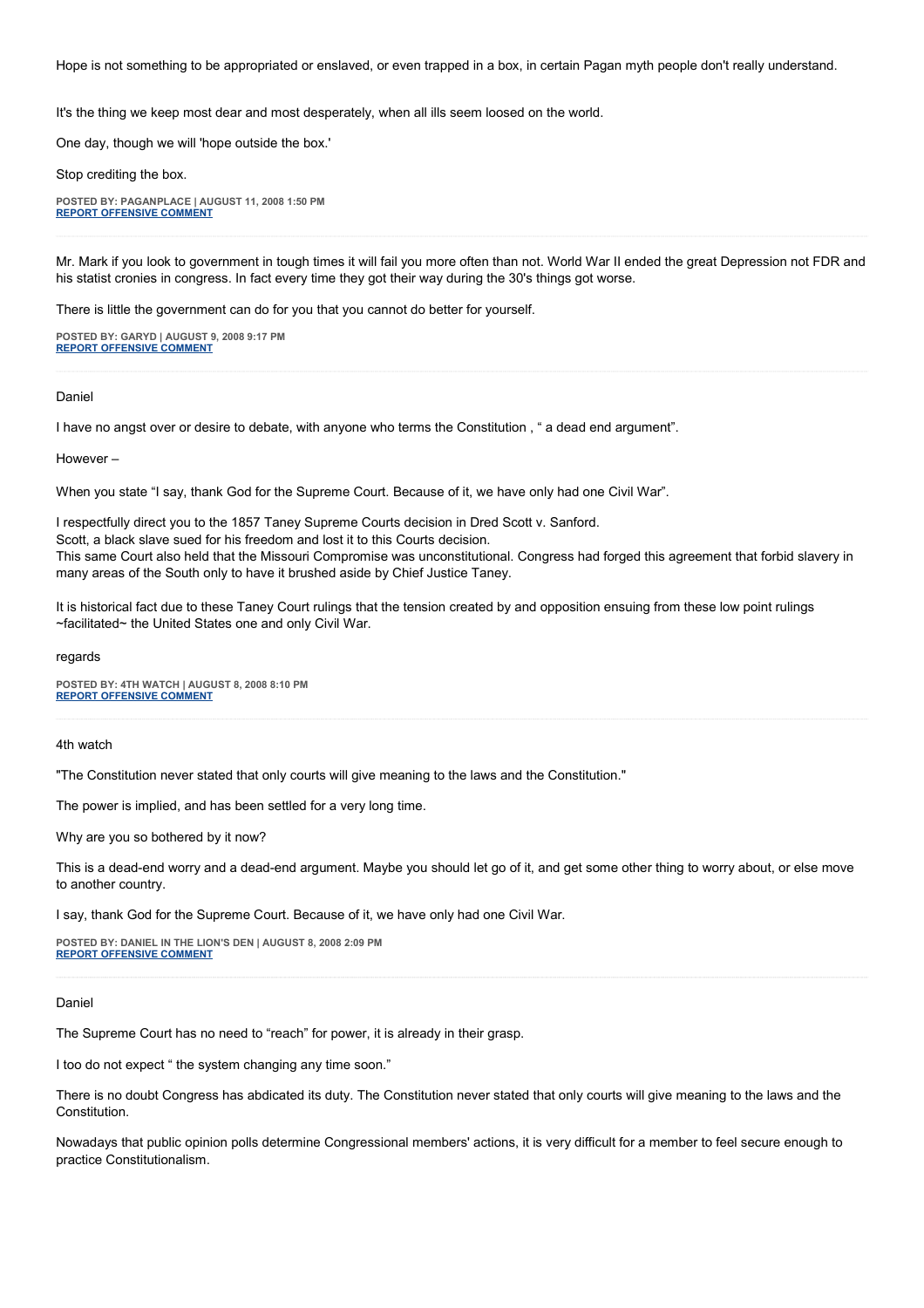Mr. Elliot:

". . . anyone claiming to be a Christian but not going to church is self-deceived."

Really? Who made this rule? I couldn't find that ANYWHERE in the new testament..... Seriously, where did you get that? Was there a vote? A stone tablet? A burning bush?

Secondly: "The Christian religion is not only private. . ."

The Christian religion sir, is not a single institution or entity. It is a loose , non-centralized conglomeration of very diverse groups, individuals, doctrines, rituals and beliefs. There may be a common belief in J.C as the son of God (and some would argue that), but all else is up for grabs and frequent bitter debate. Your attempt to lump it all together as a focused, single-minded body of worshippers is absurd. Saying that 'the christian religion is ' or 'is not' anything is merely one man's opinion, not a definiton, commandment or a holy rule.

**POSTED BY: POSSUM | AUGUST 7, 2008 5:32 PM [REPORT OFFENSIVE COMMENT](mailto:blogs@washingtonpost.com?subject=On%20Faith%20Panelists%20Blog%20%20%7C%20%20Possum%20%20%7C%20%20)**

4th Watch

The Supreme Court settles disputes when it is asked to do so. It does not "reach" for power, nor grasp for power, such as our Presidents do; it merely accepts, often reluctantly, questions, that have not been settled.

And it is the last resort. If we did not have a Supreme Court as an arbiter of last resort, what would recommend, war?

I think your complaint is a fundamental complaint with our system of government that has operated since about 1790. And I am fairly sure that they system is not changeing any time soon.

**POSTED BY: DANIEL IN THE LION'S DEN | AUGUST 7, 2008 2:58 PM [REPORT OFFENSIVE COMMENT](mailto:blogs@washingtonpost.com?subject=On%20Faith%20Panelists%20Blog%20%20%7C%20%20Daniel%20in%20the%20Lion)**

Good Morning Mark

It began in 1803, Chief Justice John Marshall asserted a right of review of all laws enacted by Congress, he just reached out and took it. In other words the judiciary challenged the executive and legislative branches for power (turf war) and won it.

Today the Courts interpretation of the Constitution is accepted as law by the body politic

and citizens as well. Nowhere in the Constitution is the Supreme Court given superiority.

The Courts claim to supremacy was rejected by these statesmen –

Jefferson – Madison – Jackson – Lincoln – Teddy Roosevelt – FDR.

The morphing of our more than willing Congress has been a gradual one and continues on today. The Constitution intends Congress to be the first branch of Government, Congress doesn't want the accountability that comes with such power.

**POSTED BY: 4TH WATCH | AUGUST 7, 2008 9:02 AM [REPORT OFFENSIVE COMMENT](mailto:blogs@washingtonpost.com?subject=On%20Faith%20Panelists%20Blog%20%20%7C%20%204th%20watch%20%20%7C%20%20)**

Dear 4th -

Your point about Congress is taken and agreed to.

At which point did Congress' strength in numbers morph into being able to hide oneself in the crowd?

**POSTED BY: MR MARK | AUGUST 7, 2008 12:15 AM [REPORT OFFENSIVE COMMENT](mailto:blogs@washingtonpost.com?subject=On%20Faith%20Panelists%20Blog%20%20%7C%20%20Mr%20Mark%20%20%7C%20%20)**

## Hello Mr. Mark

#### When you say

. In the USA, the PEOPLE decide upon who will run their government, and who will govern the govern. People who "look to the government...in such times" are actually looking to THEMSELVES to make the situation better by electing people who they believe will make a difference for the good.

I wish that were true.If Hamilton, Washington and other founding fathers could see how Congress has abdicated its powers to the courts heads would roll.

The intent of the Constitution is plain. Its first Article tells us Congress is to be the sole source of all laws, save clauses to the document itself. There are worthy people in Congress but the institution itself is has become a coward. They prefer to let the Federal courts (Supreme Court) make the decisions on issues that divide us so deeply.

Issues such as pornography, capital punishment, abortion, term limits on Congress, English as official language, gays right to marry. Congress acquiesces to the judiciary to prolong their careers period.